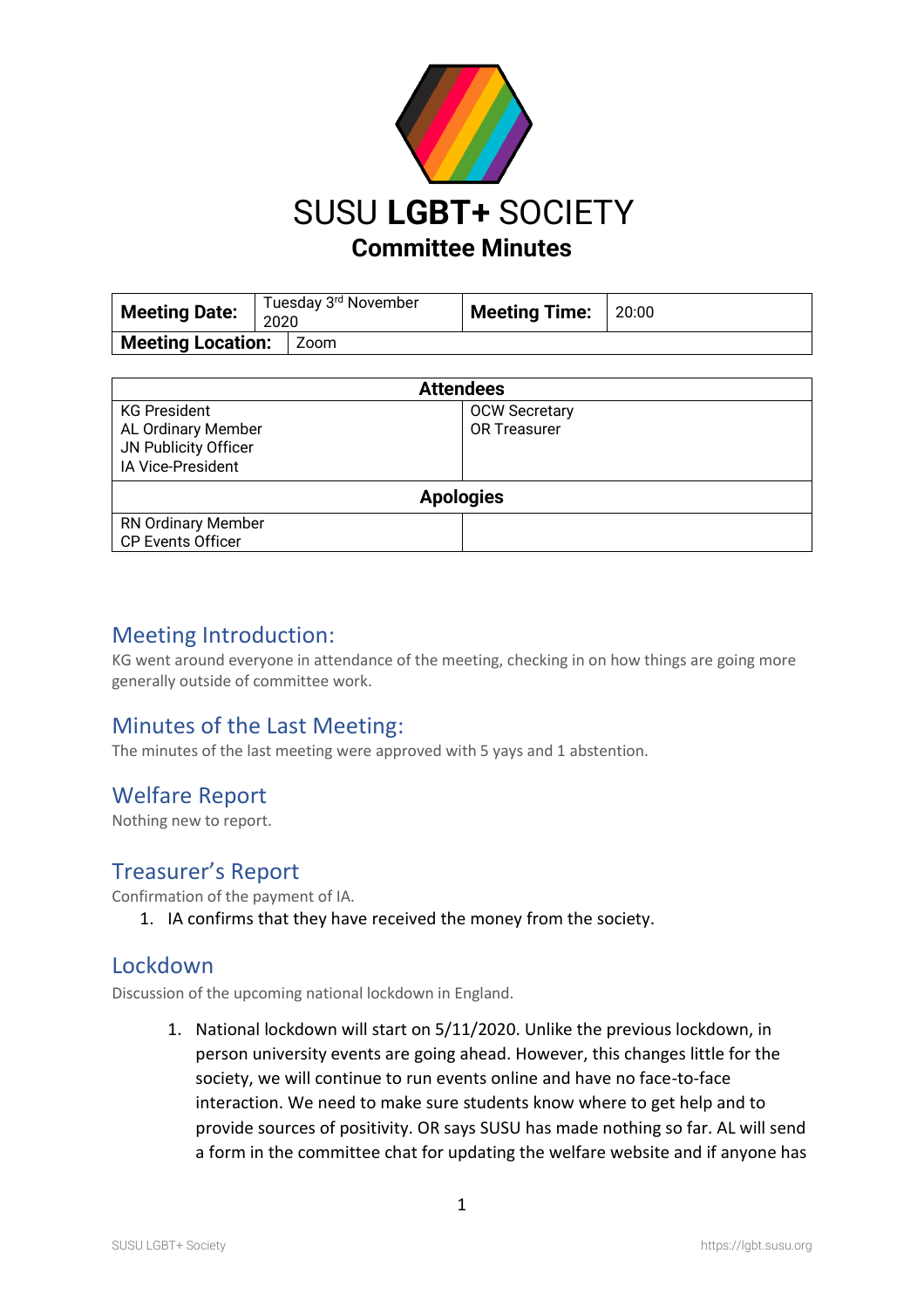

welfare resources they should be put on that form. KG says the committee needs to support each other during lockdown.

# Asexuality Discussion and Sexuality Chat channels

Discussion of what form discussion of sexuality and romanticism channels should take on the discord server.

1. There was desire for an ace discussion channel in the ace discussion group. OCW questions if there should be a more all-encompassing channel for discussion of sexuality and romanticism, like the gender-chat, in order to prevent channel creep. KG says the reason for the request is that ace people wanted spaces where they weren't judged or stereotyped, as well as where they can find and talk to other ace people. They think we should not ignore a specific request from the community. OCW says it could be opt-in to prevent channel creep. OR says this could segregate part of the community. KG, JN, and IA concur that we should have both an ace channel and a sexuality chat channel. IA points out that stopping the channel being opt-in means people don't have to out themselves to read it. The committee agrees to have both channels.

#### a. JN will create asexuality and sexuality chat channels (JN)

2. OCW asks if we want a separate romanticism-chat channel. KG says just to have an ace channel and a sexuality channel.

#### OR then left the meeting

### Trans Awareness Week

Discussion of events for trans awareness week.

1. The vigil for TDOR is not happening because of lockdown. KG wants to work with CP on events again this year. IA suggests an online vigil, trans lunch, trans quiz, and discussion group. KG says they can get the dates locked in for 5/11 so JN can do graphics. JN to work on graphics for TAW.

#### a. JN will work on graphics for TAW (JN)

b. KG will work with CP to finalise event dates (KG, CP)

## **Elections**

Discussion of constitutional reform.

1. AL has talked to Corin Holloway about representative roles. They say we cannot make it so only people who self-identify as an identity can run for a role. However, next senate meeting of SUSU is voting to change the SUSU rules so that they can do